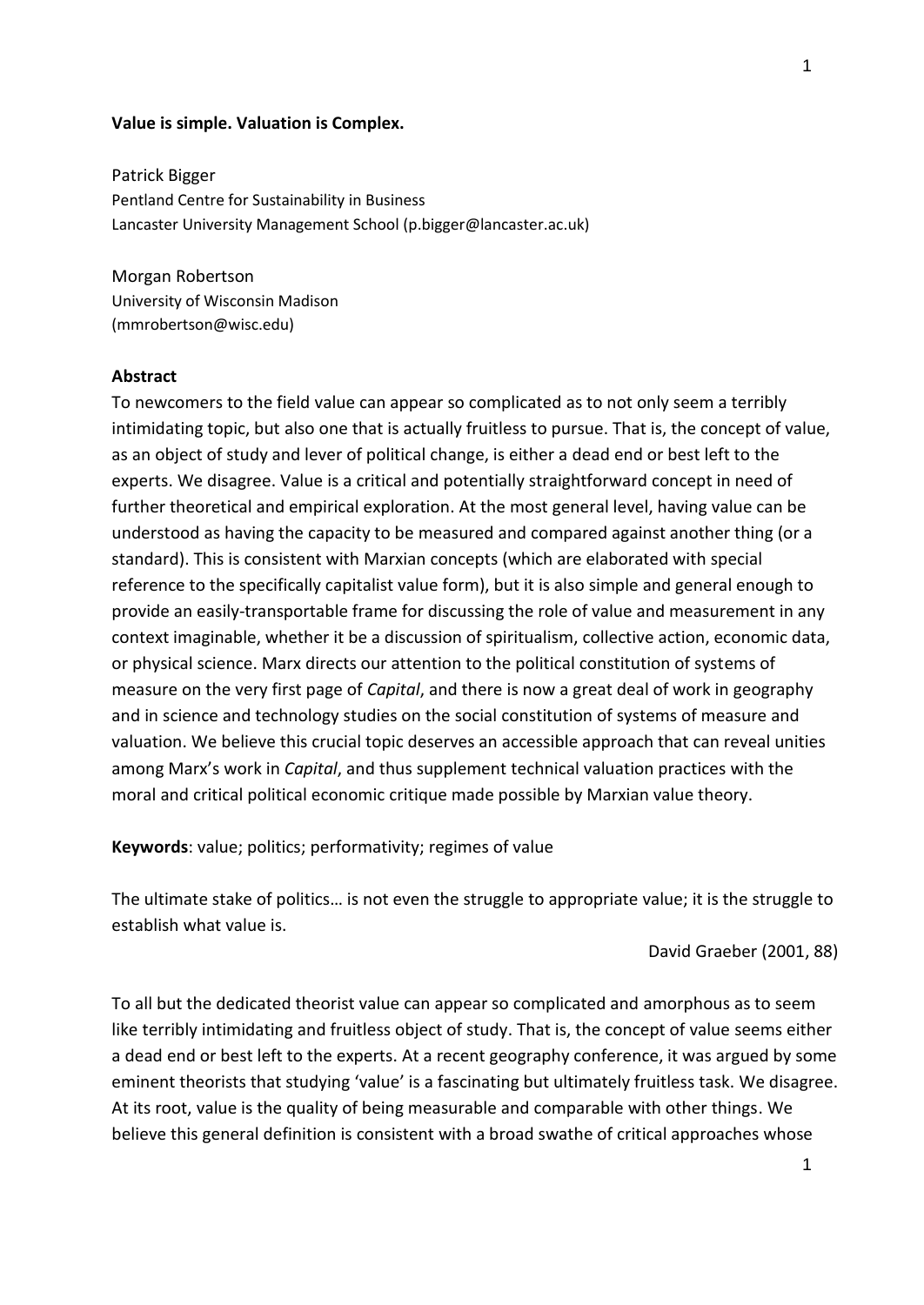differences usually rest on *valuation regimes*—the rules for and modes of comparison—rather than on the concept of value itself. If it is true that the terms 'value' or 'values' are used in ways that seem incompatible, it might also be that we are being distracted by their apparent dissonance and ignoring their elements of unity. Understanding value as the capacity to be measured or compared lets us see how apparently incompatible value regimes flow from foundational choices about what is to be counted, visible and present. These choices are social practices that can represent real levers of change. Multiple ways of comparing and measuring things are usually co-present in all settings, and yet those regimes are all predicated on the capacity for index, either qualitative or quantitative. Our observations in this article engage specifically with examples from capitalist valuation practices, but we argue that value-asmeasure is applicable across any political-economic arrangement. It remains important to theorize and understand the capitalist value form and its extension into nature, but it is equally important to understand how capitalist value is situated alongside other types of values, forming a basis for political intervention. Recognizing the co-presence of valuation regimes is one path towards contesting the expansion of the logics of capital on the terrain of nature.

Value as a concept, and *valuation* as diverse and often dissonant social practices, can be as complex as you like. One need only refer to contemporary Marxist value-form philology, the construction of models for predicting climate change, or any piece of church doctrine to see the logical contortions made possible by a concern with values and the systems of measure by which to ascertain them. There has also been an academic trend since the 1990s to consider value theory—and especially its normative implications—as inherently a project of "left-over, would-be intellectual imperialism" (Graeber 2013, 221), a project that many social sciences were defining themselves against. Our inability to talk about value except in the most convoluted of theoretical terms means we are ceding the field of comparison and measurement, along with its normative consequences, in social life.

Sometimes this surrender takes the form of a gesture at the fundamental, analytically paralyzing *in*comparability between, for example, the commodification of forest carbon and the livelihood strategies of indigenous people. And because value is the ground on which the assessment and ranking of objects and goals takes place, this gesture comes close to ceding politics entirely. Finding incompatibility between values is not an endpoint, but must lead onward to questions of how such incompatibilities are socially constituted through different measures and often reconciled in more or less violent or absurd ways. Forest carbon and indigenous lives are often made measurable in the same value regime; the laws and guns that are often nearby when this happens show that valuation is political work. To claim instead that indigenous livelihoods are incomparable, inimitable, *in-valuable* is to retreat from politics and the imperative to find a better and more survivable way of translating the value of their lives for a broader audience. Understanding this should be a priority for political ecologists, given our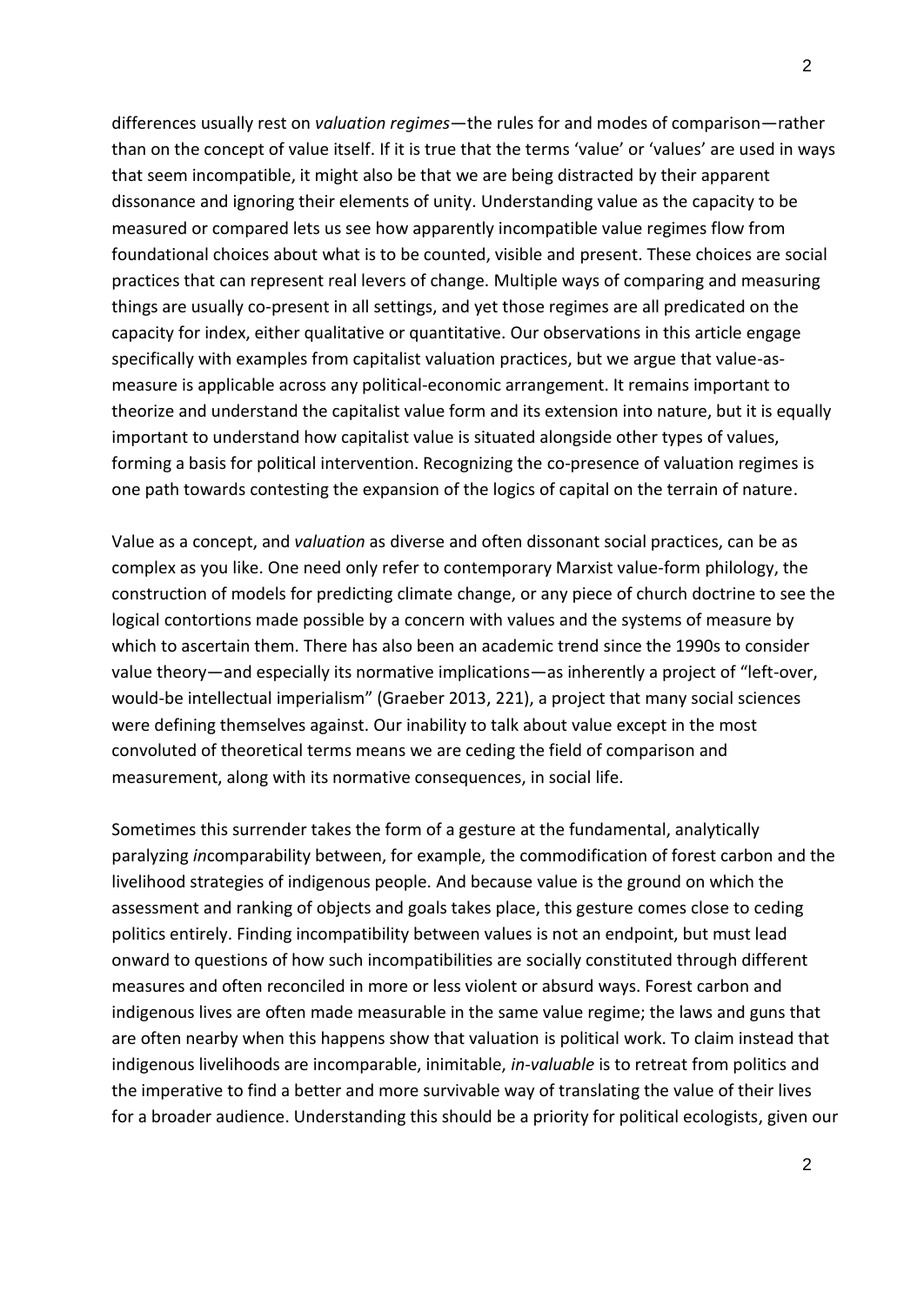shared commitment to understanding, as well as contesting, the fuller and deeper entry of capital into the socionatural world.

Investigating the incompatibility of the capitalist value regime with other ways of measuring the world must not end with an anticlimactic gesture at axiomatic differences, safely bracketed. Doing value theory means stepping out of that safety, because these incommensurabilities do not prevent them from having material impacts on the world (Holm 2007). We must not, as Blomley (2008, 1840) says, "risk ignoring the ways in which such absurdities organize the world for us in often brutally efficient and powerful ways." These apparent incompatibilities in regimes of value may not be just, desirable, or even fully knowable, but they remain forceful. The rationale for any social strategy rests on agreements (both formal and tacit) about what constitutes a value or is valuable. The choice of what to include in and exclude from representation of value is always political, as is the indexification of the resulting abstractions.

Usually, the key elements of a social system are naturalized and walled off across an epistemic frontier, as with the axiom within mainstream economics that value is a strictly unobservable mental preference whose only proxy is price in a clearing market. It is the job of the value theorist to show how and when these divisions are actively maintained, performed and reinforced—usually in a way which is meant to be invisible or non-agential. At the current juncture, this requires us to pay careful attention to the extension of capitalist values into new realms, but simultaneously not ignore the broader value-laden context in which these expansions occur. For example, the fundamental assumption of carbon trading is that emissions, no matter where they occur or for what purpose they are released, must be treated as fully fungible. Achieving fungibility rests on practices of measure and commensurability between different greenhouse gases and attaching that measure to a monetary price signal, despite the instability of the scientific equivalencies that make gases measurable through a single metric—global warming potential (MacKenzie 2009). This process lacks a moment where we evaluate the relative desirability of different emitting activities, so, following Felli (2015), climate pollution from powering a school and from refining yacht fuel must be treated equally despite the glaring discrepancy in social import. Each of these practices requires choices informed by regimes of value to be taken, and so each represents an entry point to politics.

Value is so foundational, in fact, that it is everywhere—even and especially in the basic scenesetting task of distinguishing objects from each other so that distinctions can be made and dramas can unfold in the theatre of difference. Much of the study of value, therefore, focuses offstage, before objects become obviously distinct. Since the point of a successful regime of valuation is to become natural and non-controversial (when was the last time you heard someone debate the true measure of the gallon or the kilogram?), searching for those moments when valuation is visibly contested in the light of day can be a lonely task. But if value is the debate about how we estimate things relative to a moral horizon, there is no more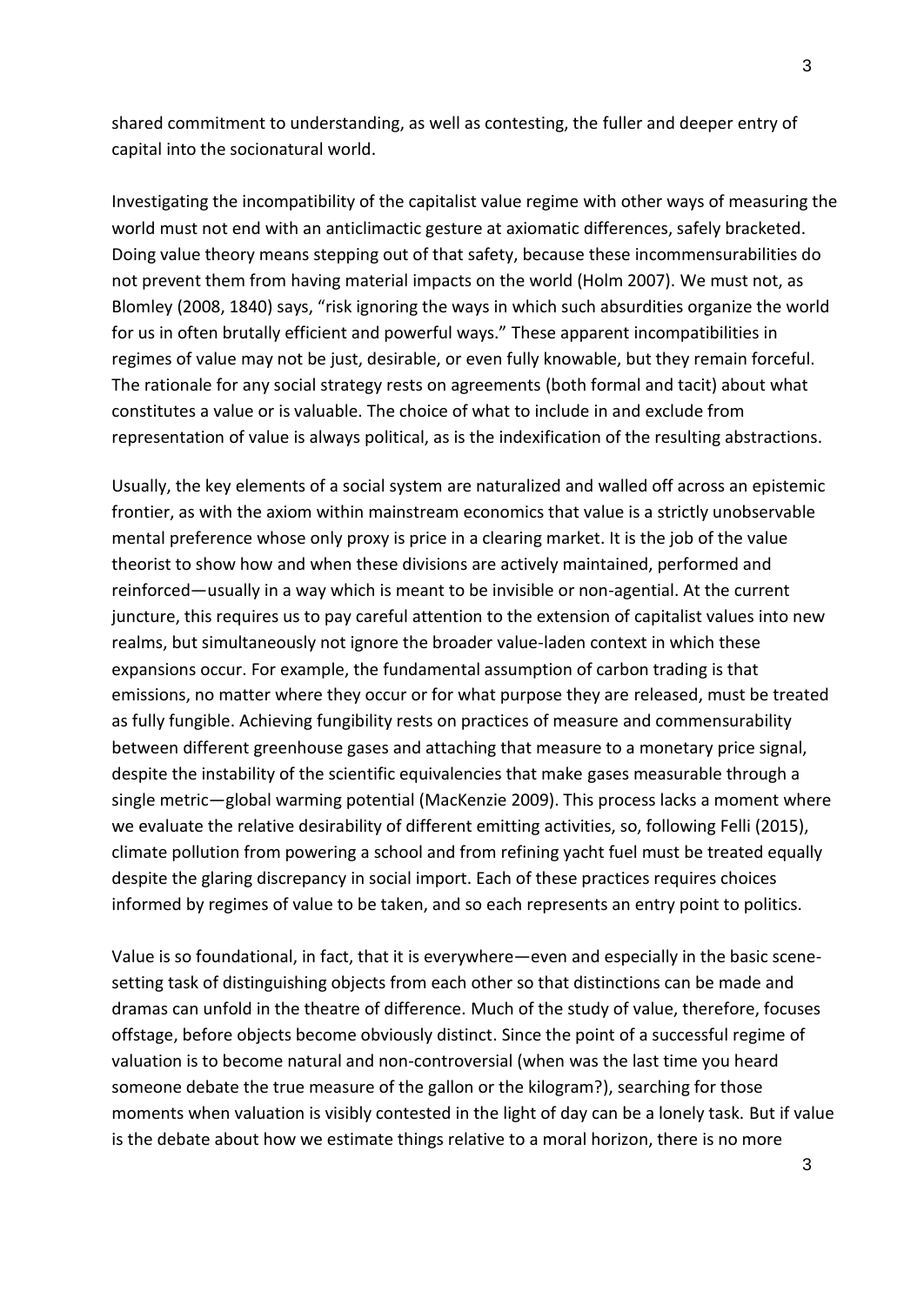important work. Arguing about whether one thing is taller or bluer or more expensive than another is important, but so is the decision that inches, electromagnetic frequency, or dollars will be the measure used, and so is a discussion of who these decisions marginalize and silence. The measurement of the thing is not as important as the settlement about what measurement is and what ruler will be used.

# **Systems of Valuation**

How do we conceive of such a polysemic word in a unified way? Graeber (2001) observes a tripartite division in how the term is used, distinguishing between moral, semiotic and economic valences of value; all are used in the iterative performances of comparison that form a central part of any culture. This process-oriented understanding reminds us that nothing, be it cultural or natural, is intrinsically valuable; value is found, affirmed, realized, or destroyed through ongoing social performances of comparison and measure. Those performances assess *moral* value when they compare things against how they ought to be, they assess *semiotic* value when they use comparison to distinguish between different objects, and they assess *economic* value when they compare things for the purpose of exchange, often denominated in units of money. While different regimes of valuation may be used in different moments, and considerable tension is observed when such valuation practices change, a single concept of value encompasses all such moments.

As a result, value as a concept may be simple, but the practices of valuation often are not. Creating social contexts within which comparison is possible and achieving commensuration through an indexical system are difficult, delicate tasks. Indeed, they are some of the most elaborate and arcane behaviors in any human society. However, the ultimate goal is always to create the possibility for comparison through the representation of phenomena in quanta of money, national happiness, pounds of phosphorous emitted from a wastewater treatment plant, and so on. In Graeber's sense, the capacity to quantify is the capacity to delineate what something *is not* through semiotic representation; one pound of phosphorous is *not* 1.1 pounds. The method by which one ascertains whether or not a wastewater treatment plant has emitted 1 or 1.1 pounds is a socio-technical practice<sup>1</sup> that flows from the decision to quantify effluent for the purpose of constraining its emission in the first place. This, in turn, flows from a commitment to classify substances that are potentially harmful and to measure their effect against an index of (abstract) human health, and to do so in a way that makes effluent available to capitalist valuation. So, underlying the drily scientific 'value' of 1.1 is the normative and

 $1$  This is a stylised process of measure, the selection of semiotic values, and their relationship to co-present valuation regimes. Other considerations include the appropriate level of accuracy in measure, moral valuation of species other than humans, and the issue of which humans' health is valued. This is true of any example we might choose to present because values, as a practice of indexification, are always built upon ever more ontologically entrenched valuation regimes.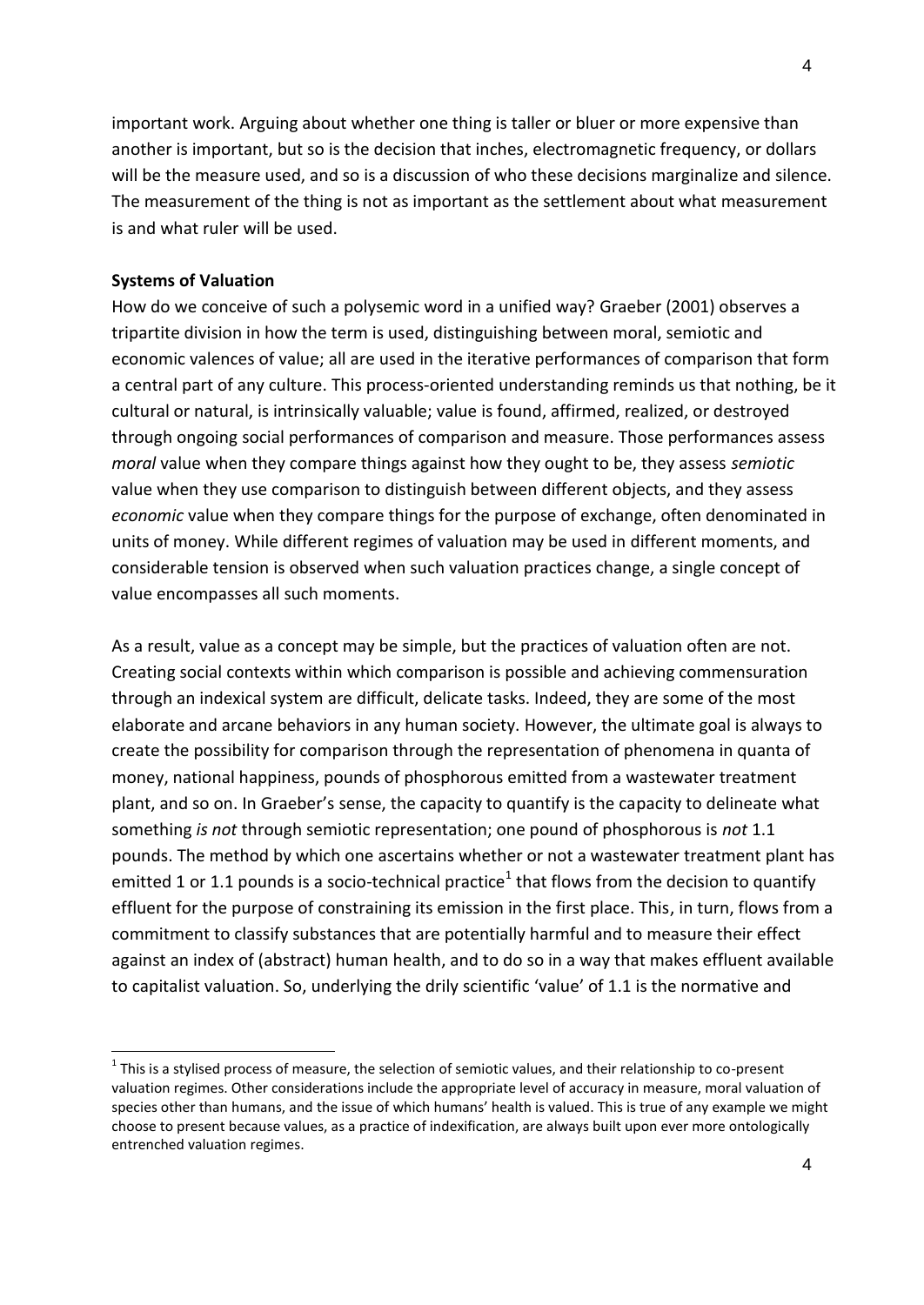moral 'value' of human well-being, which then makes the underlying effluent legible for economic valuation and potential exchange.

### **Integrating Regimes of Valuation**

There are many ways to study value, but we see a good opportunity for collaboration between Science and Technology Studies (STS) and political economy. If one accepts Graeber's typology of values-in-process as a system of comparability, STS can help to unpack the 'how' of value while political economy (particularly of a culturally-inflected variety) is more attuned to the 'why' of value. That is, STS is able to examine the technics of comparison and measurement, and political economy can provide the analysis of power relations by which a measurement is allowed to become a standard and the social basis for comparison. Once we understand the semiotic and political-economic valuations in a given setting, we can evaluate the moral basis and implications of these regimes and compare them with what ought to be (Fourcade 2011). Christophers (2014) notes, in the context of the study of markets, that political economy and STS (or 'performativity approaches') have long been portrayed as at odds with one another, or even as antithetical, before offering a conceptual path toward reconciliation. We point to a similar synthesis for thinking about value(s) by suggesting that political economy and STS are amenable to reduction using the frame of value, and so provide crucial perspectives on practices and regimes of valuation. This approach recognizes that it is not only metrics or only exploitation that make socialnatures: both are essential parts of a fully functioning capitalist regime of valuation, a utopian moral value regime that makes these socionatures not only possible but desirable (McCloseky 2006; cf. Zizek 2008).

A combined STS/Marxian approach to value is powerful because Marx's concept encompasses economic and moral valences of value, while valuation studies and STS allow for sophisticated understandings of semiotic valence, the task of creating distinctions between things, performed by people with specific motivations and in particular contexts. Observing how valuation is done becomes critical as technocratic forms of environmental management proliferate. Technocratic measurement techniques are often bundled with the capacity to obfuscate the moral values that sanction their use. However, a focus on technical processes of valuation doesn't require subscribing to a 'flattened' ontology wherein all things (as actors) have an equal capacity to (re)create socialnatures (cf. Lave 2013). Rather, we suggest focusing on the people who perform valuations that make natures legible to capital. An STS approach can guide us to the point at which we are able to see the *technical* barriers to commodifying ecosystem services (Dempsey and Suarez 2016), the imprecision of measurements in  $CO<sub>2</sub>$  emissions (MacKenzie 2009), or the difficulties of determining when a degraded stream has been adequately restored (Lave 2012). But STS tends not to show us the social conditions under which an attribution of value allows the circulation of these objects in exchange. This happens when specific people in specific places argue for, modify, or consent to a valuation regime. In their daily lives they (and we) encounter and use many different such regimes. One of them articulates the capitalist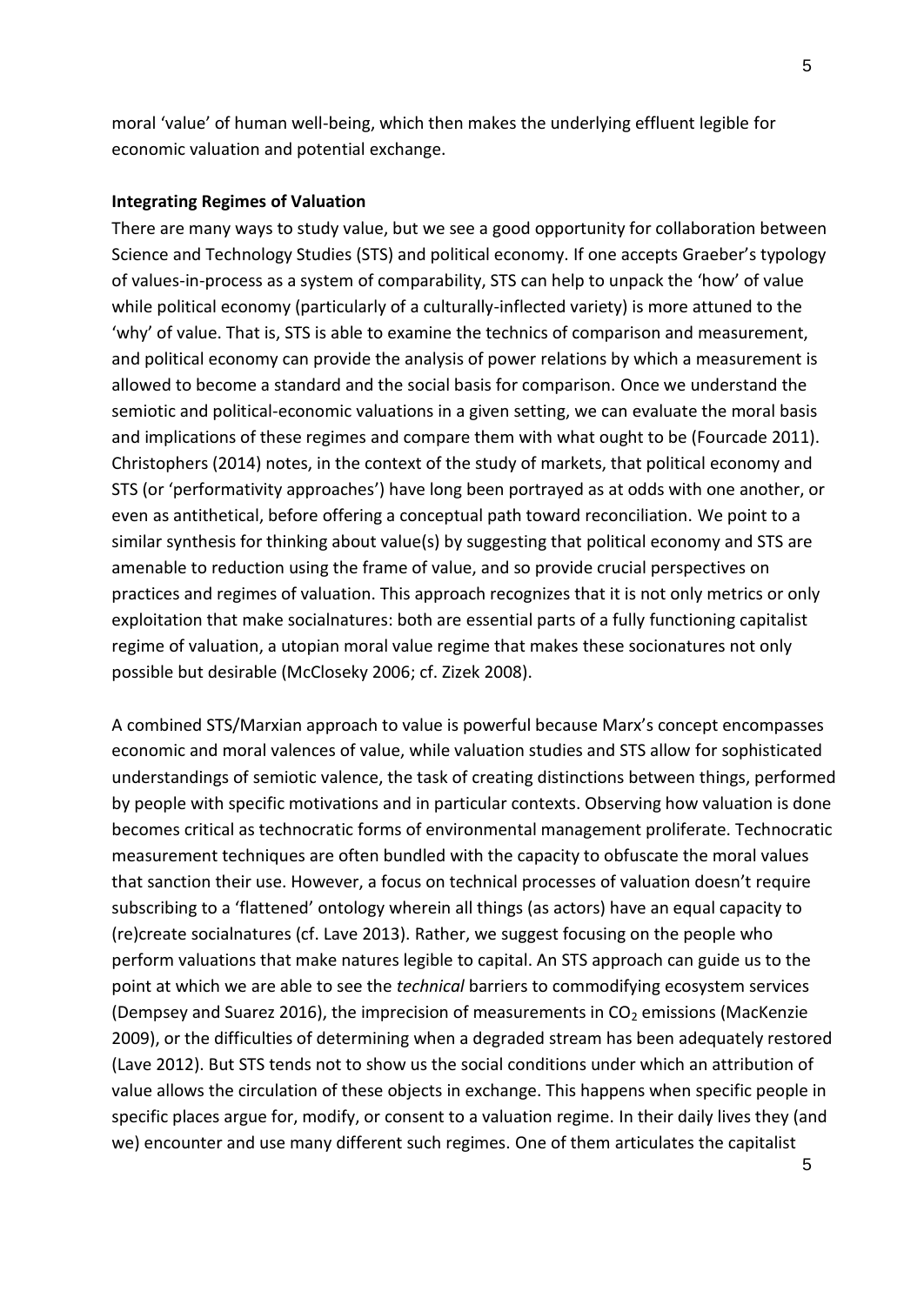value form, and it may underlie important actually-existing power structures, but its complicated and non-deterministic relationship with other valuation regimes is one way of understanding the spaces of anti- or non-capitalism, and opportunities for change (Gibson-Graham 2006; Moore 2015).

If they engage with value at all, most geographers are used to thinking about (or around or against) value as defined by Marx, who was concerned only with the specific regime of measuring value native to the capitalist mode of production (see Huber 2016). Understanding this special, dominant form of value is clearly important, but it is just as important to understand the extent to which the capitalist form co-exists with many others. For Marx, the measure of value in capitalism is not physical labor *per se* but abstracted "socially necessary labor-time." The object that bears this kind of value only becomes visible and measurable after a set of social agreements about how effort is measured and how the products of effort are quantified and distributed. Even then, much trouble has ensued from the confusion between a) the achievement of comparability and b) the units in which comparison is made. Thus, price is not value in the same way that an inch is not height. Marx's usefulness as a value theorist is in part that he draws us firmly back to the moral valence of value that is explicitly excluded when one considers only the units in which valuation is performed. For Marx, the appropriation of value created by others is a cause of immiseration (Karatani and Wainwright 2012) and those who wield the value form actively obscure its basis. Therefore, one way to resist the inequities of capitalism is to observe the daily and often technical ways that non-capitalist practices and regimes of valuation are subordinated to the capitalist value form. This project takes on increasing urgency as we reach the end of cheap nature (Moore 2015) and ever more facets of the environment come to be represented through a regime of value in which comparisons are denominated in money, as in payments for ecosystems services and the practices of natural capital accounting on which they are based.

# **Politics of Values**

Political possibilities are varied when taking this approach. For example, depending on the setting, one could choose to prioritize (in Graeber's taxonomy) *moral* values, i.e., "nature is not for sale" (McAfee 1999) or controversies about whether it is morally acceptable to create markets in human organs (Roscoe 2013). One can strategically deploy or repurpose *economic* valuation, contesting existing valuation practices by specifically acknowledging the competing valuation regimes that are already baked into any price representation (see Kallis et al. 2013; cf. Matulis 2014). This approach is exemplified by Fourcade (2011) in her discussion of the different valuation outcomes in French and US oil spill litigation. French moral discomfort with the chosen valuation regime led to legally incomprehensible metrical descriptions of nature, which ultimately led to different and arguably worse outcomes than the (still deeply flawed) valuation process applied in the US in the Exxon Valdez disaster. A politics of value *qua* measure must be able to simultaneously engage with and go beyond the value form of capital, such that

6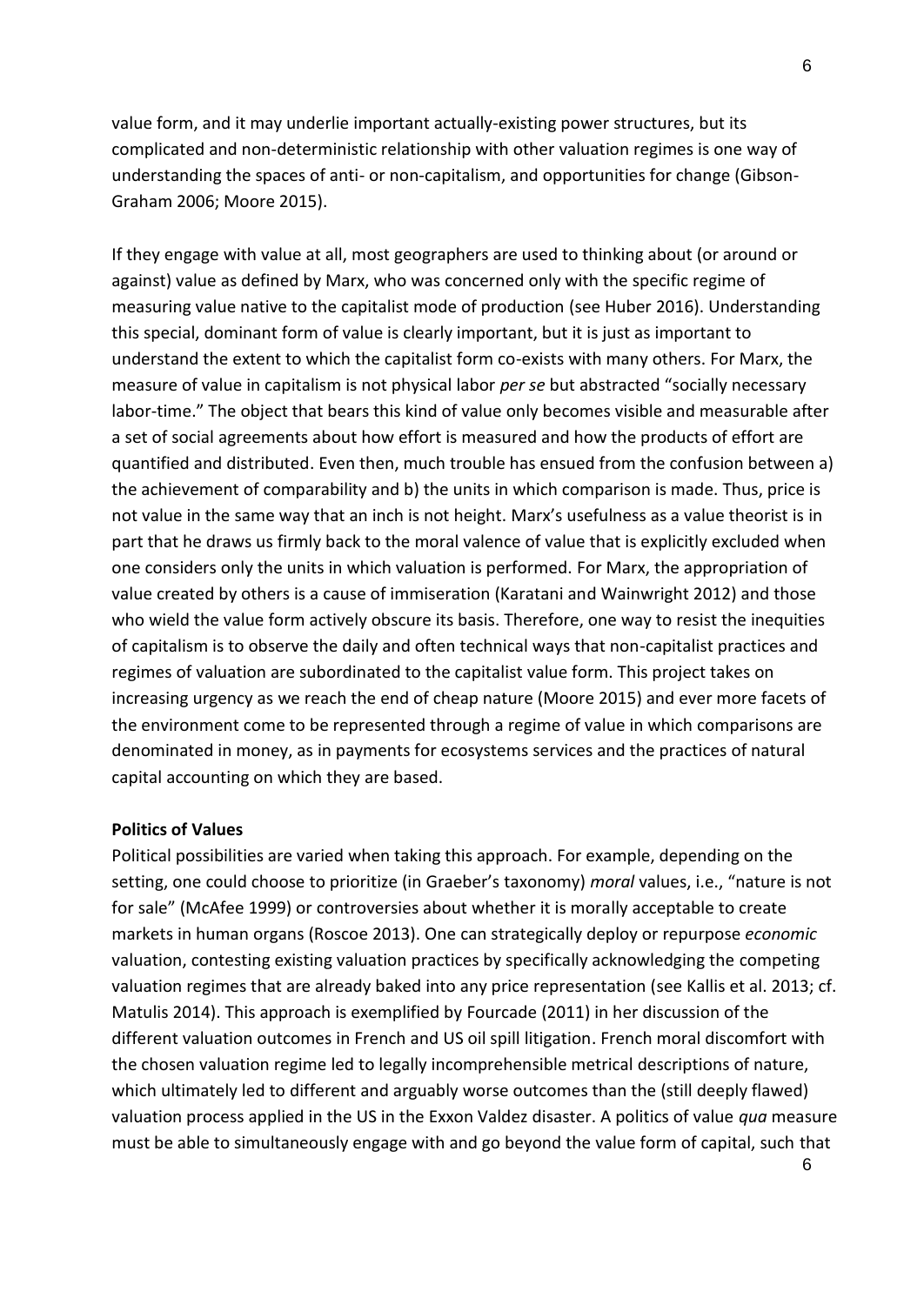capitalist value is made visible as a special case of a broader principle for investigation and action. In any argument over value, such an approach can advocate for immediate environmental protections and compensation damages (that is, economic value) while leaving open the possibility for outright rejection of the long-term suitability of those measure on justice or ethical grounds (that is, moral value).

We propose that more scholars should grapple with value in its various guises, seeking to find the ways in which these overlapping regimes are productive as well as incompatible. Value as both concept and social practice is too important and too ubiquitous to be ignored. We need more engagement with the forms that capitalist regimes of value take, how they are made, and how they might be reconfigured to create more just socionatural outcomes. One example of this approach is the work being done around California's greenhouse gas cap-and-trade market, where scholars including Haya (2015), Asiyanbi (2016), MacAfee (2016), Osborne (2015) and Lohmann (2015) are actively engaging in both semiotic and moral value-work of contesting the expansion of the state's GHG offset program to include jurisdictional REDD+ carbon credits. While not always explicitly framed in terms of value(s), their work provides an example of how different forms of arguments that fall under and between the rubrics of moral, economic, and semiotic value can be used to contest the expansion of explicitly capitalist values into new natures.

Fortunately, we have the tools to investigate and potentially challenge valuation regimes from both within and without. Where the valuation regime of capital is less firmly entrenched, the extension of capitalist logics (and by extension, morals and semiotic regimes) may be more effectively countered by mobilizing marxian political economic critique. On the other hand, valuation operating in technocratic bureaucracies may instead call for critical engagement with the values embodied in technical artifacts that form the basis of novel commodities in subsumed in capital (Corbera 2014). By taking the view that value is simply the possibility of measurement, analysts of value can toggle between the subpolitics (Beck 1996, cited in MacKenzie 2009) of the technocrat and the "big P" moral politics of contesting what *ought* to be. Struggles over value are struggles over what *counts*: by contesting important moments, political economic or techno-scientific, we are contesting—and perhaps changing—what value is.

# **Acknowledgements**

This work contributes to the FP7 Marie Curie Initial Training Network ENTITLE project (number: 289374). The authors thank Kelly Kay, Miles Kenney-Lazar, Brett Christophers and one anonymous reviewer for their comments on previous drafts of this paper, and Stefan Dalsgaard for conversations that distinctly informed our argument. All usual disclaimers apply.

# **References**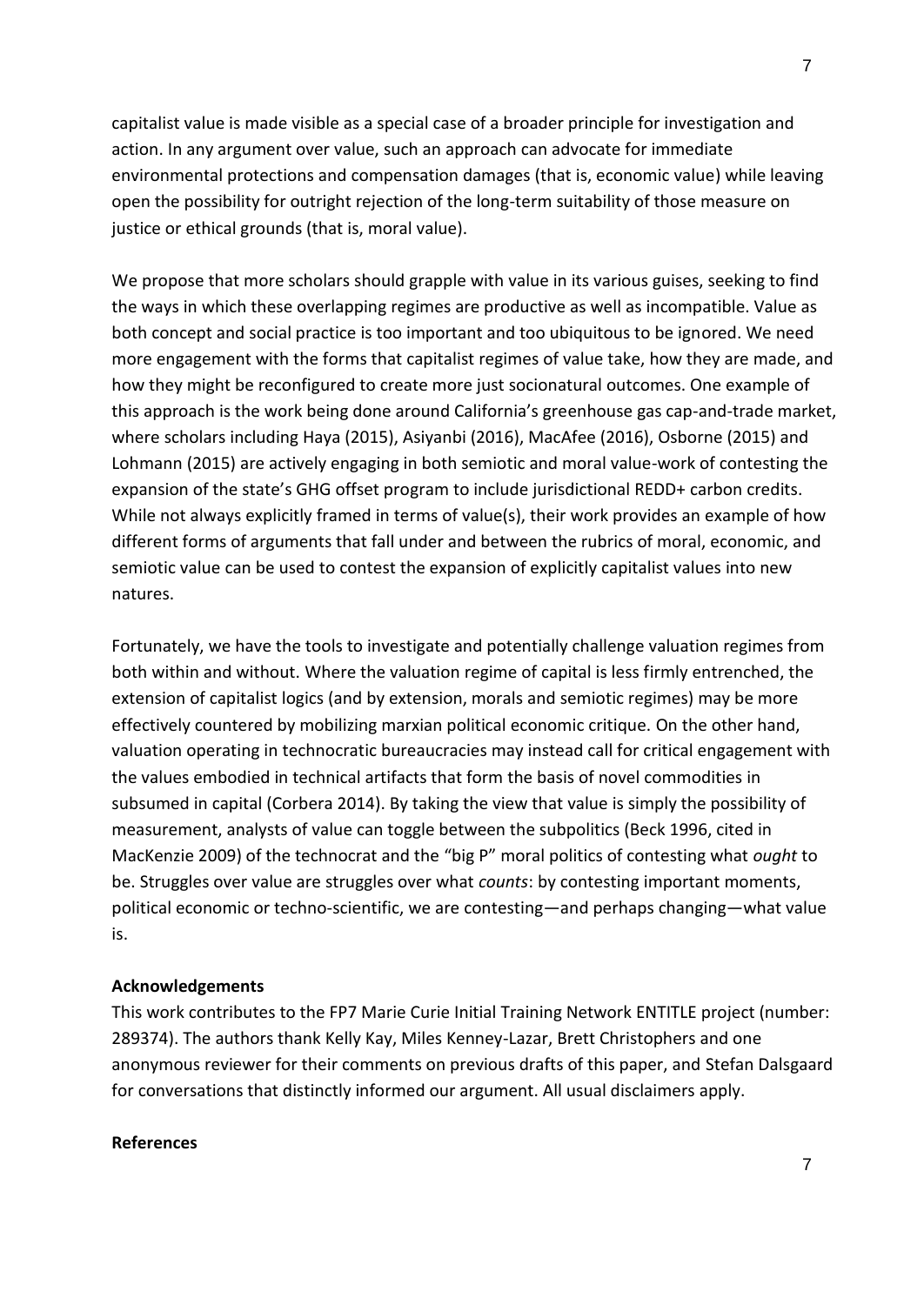Asiyanbi, Adenyi. 2016. "Subject: Comment on REDD+ readiness implementation in Cross River, Nigeria." Comment 23 for: April 28, 2016 Cap-and-Trade Workshop on Sector-Based Offsets (sectorbased4-ws) –1st Workshop.

[http://www.arb.ca.gov/lispub/comm2/bccomdisp.php?listname=sectorbased4](http://www.arb.ca.gov/lispub/comm2/bccomdisp.php?listname=sectorbased4-ws&comment_num=31&virt_num=23) [ws&comment\\_num=31&virt\\_num=23.](http://www.arb.ca.gov/lispub/comm2/bccomdisp.php?listname=sectorbased4-ws&comment_num=31&virt_num=23)

Barry, Andrew 2002. "The Anti-political Economy." *Economy and Society* 31(2): 268-284.

Beck, Ulrich. 1996. *The Reinvention of Politics. Rethinking Modernity in the Global Social Order*. Cambridge: Polity Press.

Blomley, Nicholas. 2008. "Simplification is Complicated: Property, Nature, and the Rivers of Law." *Environment and Planning A* 40: 1825–1842.

Christophers, Brett. 2014. "From Marx to Market and Back Again: Performing the Economy." *Geoforum* 57: 12-20.

Corbera, Esteve. 2014. "Valuing Nature, Paying for Ecosystems Services and Realizing Social Justice: A Response to Matulis (2014)." *Ecological Economics* 110: 154-157.

Graeber, David. 2001. *Toward an Anthropological Theory of Value*. London: Palgrave.

Graeber, David. 2005. "Value: anthropological theories of Value." In *Handbook of Economic Anthropology*, edited by J. Carrier. Aldershot, UK: Edward Elgar.

Graeber, David. 2013. "[Postscript] It is Value that Brings Universes into Being." *Hau: Journal of Ethnographic Theory* 3(2): 219-243.

Fine, Benjamin. 2005. "From Actor-network Theory to Political Economy." *Capitalism Nature Socialism* 16(4): 91-108.

Fourcade, Marion. 2011. "Cents and Sensibility: Economic Valuation and the Nature of 'Nature.'" *American Journal of Sociology* 116(6): 1721-1777.

Gibson-Graham, J.K. 2006. *A Post-capitalist Politics*. Minneapolis: University of Minnesota Press.

Haya, Barbara. 2015. "Subject: Comments on Proposed California REDD Program – An Additionality Analysis." Comment 31 for Comment on the potential for international, sectorbased offset credits in the Cap-and-Trade Program (sectorbased2015-ws) –  $1<sup>st</sup>$  Workshop.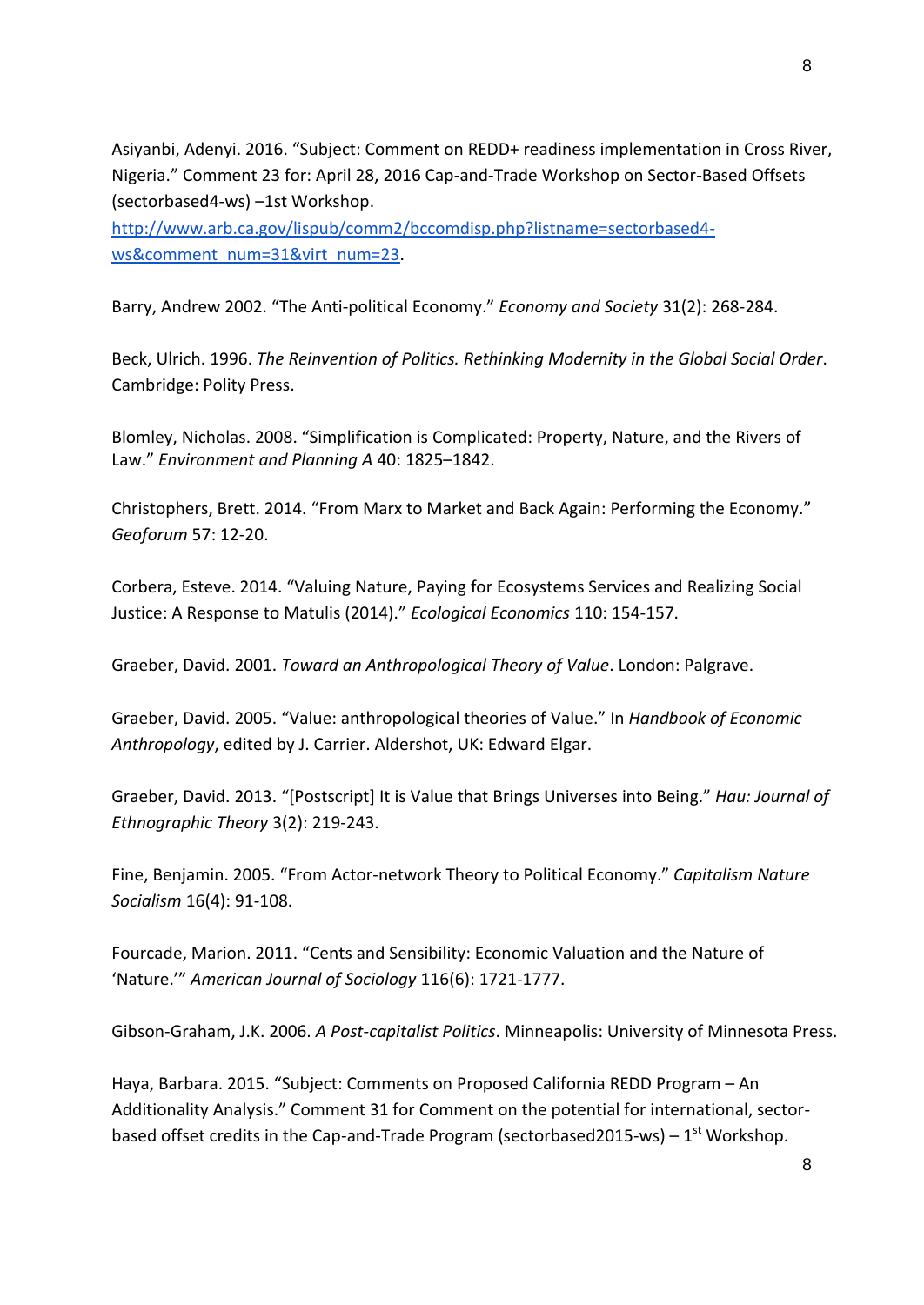[http://www.arb.ca.gov/lispub/comm2/bccomdisp.php?listname=sectorbased2015](http://www.arb.ca.gov/lispub/comm2/bccomdisp.php?listname=sectorbased2015-ws&comment_num=31&virt_num=31) [ws&comment\\_num=31&virt\\_num=31.](http://www.arb.ca.gov/lispub/comm2/bccomdisp.php?listname=sectorbased2015-ws&comment_num=31&virt_num=31)

Holm, Petter. 2007. "Which Way is up on Callon?" In *Do Economists Make Markets?*, edited by Donald MacKenzie, Fabian Muniesa, and L. Siu. Princeton: Princeton University Press.

Kallis, Giorgos., Erik Gomez-Baggethun, and Christos Zografos 2013. To value or not to value? That is not the question. Ecological Economics 94: 97-105.

Karatani, Kojin. and Joel Wainwright 2012. "'Critique is Impossible without Moves': An Interview of Kojin Karatani by Joel Wainwright." *Dialogues in Human Geography* 2(1): 30-52.

Lave, Rebecca. 2012. *Fields and Streams: Stream Restoration, Neoliberalism, and the Future of Environmental Science*. Athens, GA: University of Georgia Press.

Lave, Rebecca. 2013. "Reassembling the Structural: Political Ecology and Actor-network Theory." In *The Routledge Handbook of Political Ecology*, edited by Perrault, Thomas, Gavin Bridge, and James McCarthy,

Lohmann, Larry. 2015. "Subject: Comments on White Paper on Sector-Based Offsets." Comment 33 for Comment on the potential for international, sector-based offset credits in the Cap-and-Trade Program (sectorbased2015-ws) - 1<sup>st</sup> Workshop.

[http://www.arb.ca.gov/lispub/comm2/bccomdisp.php?listname=sectorbased2015](http://www.arb.ca.gov/lispub/comm2/bccomdisp.php?listname=sectorbased2015-ws&comment_num=33&virt_num=33) [ws&comment\\_num=33&virt\\_num=33.](http://www.arb.ca.gov/lispub/comm2/bccomdisp.php?listname=sectorbased2015-ws&comment_num=33&virt_num=33)

MacKenzie, Donald. 2009. "Making Things the Same: Gases, Emissions Rights, and the Politics of Carbon Markets." *Accounting, Organizations, and Society* 34: 440-455.

Matulis, Brett. 2014. "The Economic Value of Nature: A Question of Justice?" *Ecological Economics* 104: 155-157.

McAfee, Kathleen. 1999. "Selling Nature to Save it? Biodiversity and Green Developmentalism." *Environment and Planning D: Society and Space* 17(2): 133-154.

McAfee, Kathleen. 2016. "Subject: A Jurisdictional Approach Will not Solve the Most Serious REDD+ Problems." Comment 12 for: April 28, 2016 Cap-and-Trade Workshop on Sector-Based Offsets (sectorbased4-ws) –  $1<sup>st</sup>$  Workshop.

[http://www.arb.ca.gov/lispub/comm2/bccomdisp.php?listname=sectorbased4](http://www.arb.ca.gov/lispub/comm2/bccomdisp.php?listname=sectorbased4-ws&comment_num=16&virt_num=12) [ws&comment\\_num=16&virt\\_num=12.](http://www.arb.ca.gov/lispub/comm2/bccomdisp.php?listname=sectorbased4-ws&comment_num=16&virt_num=12)